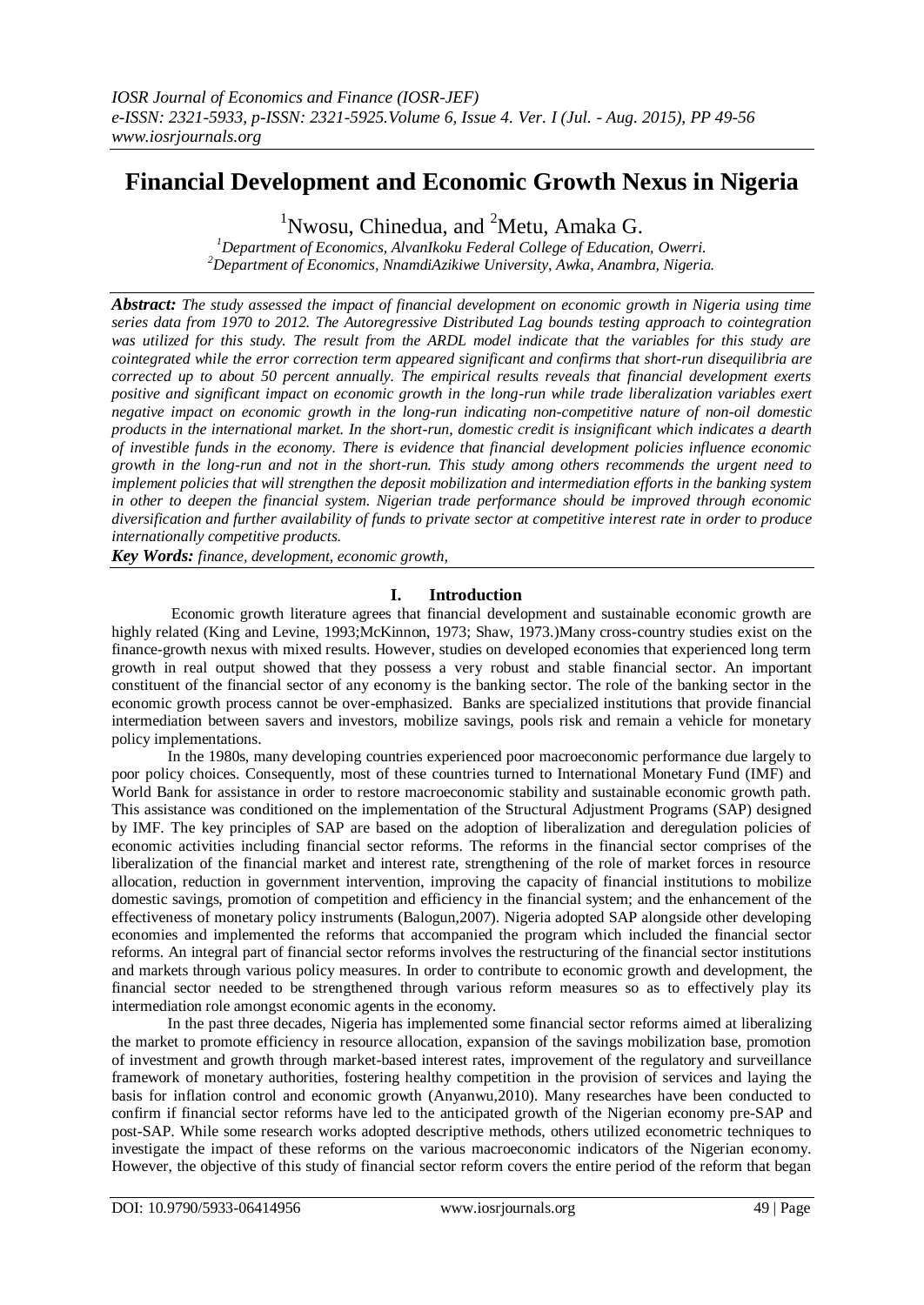in the 1980s while adopting the bounds test to cointegration analysis to investigate the impact of financial sector reforms on the growth of Nigerian economy.

This paper is organized into five sections. Section one is introduction followed by section two which is theoretical frame work and literature review. Section three discusses methodology and empirical analysis while section five concludes the paper with some policy recommendations.

#### **Theoretical Framework And Literature Review**

There are several debates in economic growth literature on the relationship between financial development and economic growth. While there are points of divergence in the opinion of different scholars, enormous theoretical and empirical evidences support the fact that financial sector development is positively related to economic growth. Generally, the function of the financial system in the economy has been that of intermediation between the areas where surplus financial resources exists and areas where there are deficits through the channels provided by financial institutions. Neoclassical growth model tells us that an increase in the efficient investment of savings in new and innovative projects is one of the main engines of economic growth. According to Anyanwu (2010) a well-developed financial system enhances investment by identifying and funding good business opportunities, mobilizing savings, enabling trading, hedging and diversifying risk, and facilitating the exchange of goods and services. The direct effect of these functions will lead to more efficient allocation of resources, rapid accumulation of physical and human capital, faster technological progress and economic growth. An efficient financial system is one of the foundations for building sustained economic growth and an open, vibrant economic system.

Following the work of Schumpeter (1912), financial development has theoretical link to economic growth through the services provided by financial intermediaries. These services are the essential drivers for innovation and growth. The formalization of this argument came later from the work of McKinnon (1973) and Shaw (1973).The McKinnon-Shaw paradigm postulate that government restrictions on the operations of the financial system, such as interest rate ceiling, direct credit programs and high reserve requirements may hinder financial deepening. This may further affect the quality and quantity of investments and, hence, have a significant negative impact on economic growth. Therefore, the McKinnon-Shaw financial repression paradigm implies that a poorly functioning financial system may retard economic growth. McKinnon (1973) and Shaw (1973) have been regarded as the most influential works that underpin the hypothesis of finance led growth and this suggest that better functioning of financial systems lead to more robust economic growth.

Similarly, the new growth theorists (NGT) or endogenous growth models lay credence to the positive impact of financial development on the steady-state growth. Their empirical evidence show that robust financial systems are able to mobilize household savings, allocate resources efficiently, diversify risks, induce liquidity, reduce transaction costs and provide an alternative to raising funds through individual savings and retained earnings (see Bencivenga and Smith, 1991; Bencivenga, Smith, and Starr 1995). These functions suggest that (see Bencivenga and Smith, 1991; Bencivenga, Smith, and Starr 1995). These functions suggest that financial development has a positive impact on growth. Other theoretically notable works include supports the finding that higher levels of financial development are associated with faster economic growth and conclude that finance seems to lead growth. King and Levine (1993), Neusser and Kugler (1998) and Choe and Moosa (1999).

More specifically, the roles of stock markets and banks have been extensively discussed in both theoretical and empirical studies. The key findings of these studies are that countries with well-developed financial institutions tend to grow faster; particularly the size of the banking system and the liquidity of the stock markets tend to have strong positive impact on economic growth (Anyanwu, 2010).

Economic reforms generally are predicated upon the need for getting policy incentives right and for the reorientation and the restructuring of the key implementation institutions in order to attain an efficient and effective state. Economic reforms therefore focus principally on repositioning financial sector institutions and markets using various policy measures. Although there are divergent opinion amongst economists and researchers regarding the role of the financial system in economic growth and development, growth literature show that many scholars believed that finance play an insignificant role in economic growth and development of any nation (see Wijnbergen,1983; Jappelli and Pagano,1994;Rousseau and Wachtel, 2005). However, a contrary view is observed by some economists such as Schumpeter (1912) Goldsmith (1969), McKinnon (1973), Shaw (1973), Roubini and Sala-i-Martin (1992), King and Levine (1993) and Barro (1991), Greenwood and Smith (1997). They all have demonstrated how measures of banking development are strongly correlated with economic growth in a cross section of countries. Iganiga (2010) evaluated the Nigerian financial sector reforms using the behavioral models and show that the performance of the financial sector has been greatly influenced overtime by the reforms that began in 1986. Onoja, Onu and Ajodo (2012) studied financial sector reform and credit supply to the Nigerian agricultural sector before and after the reforms for the period covering 1978 to 2009. There result indicated an exponentially increasing trend of agricultural credit supply in the economy after the reform began. Solomon and Dayo (2011) using the OLS technique examined community/microfinance banking and sectorial growth for the period 1992 to 2008. The study reveal that a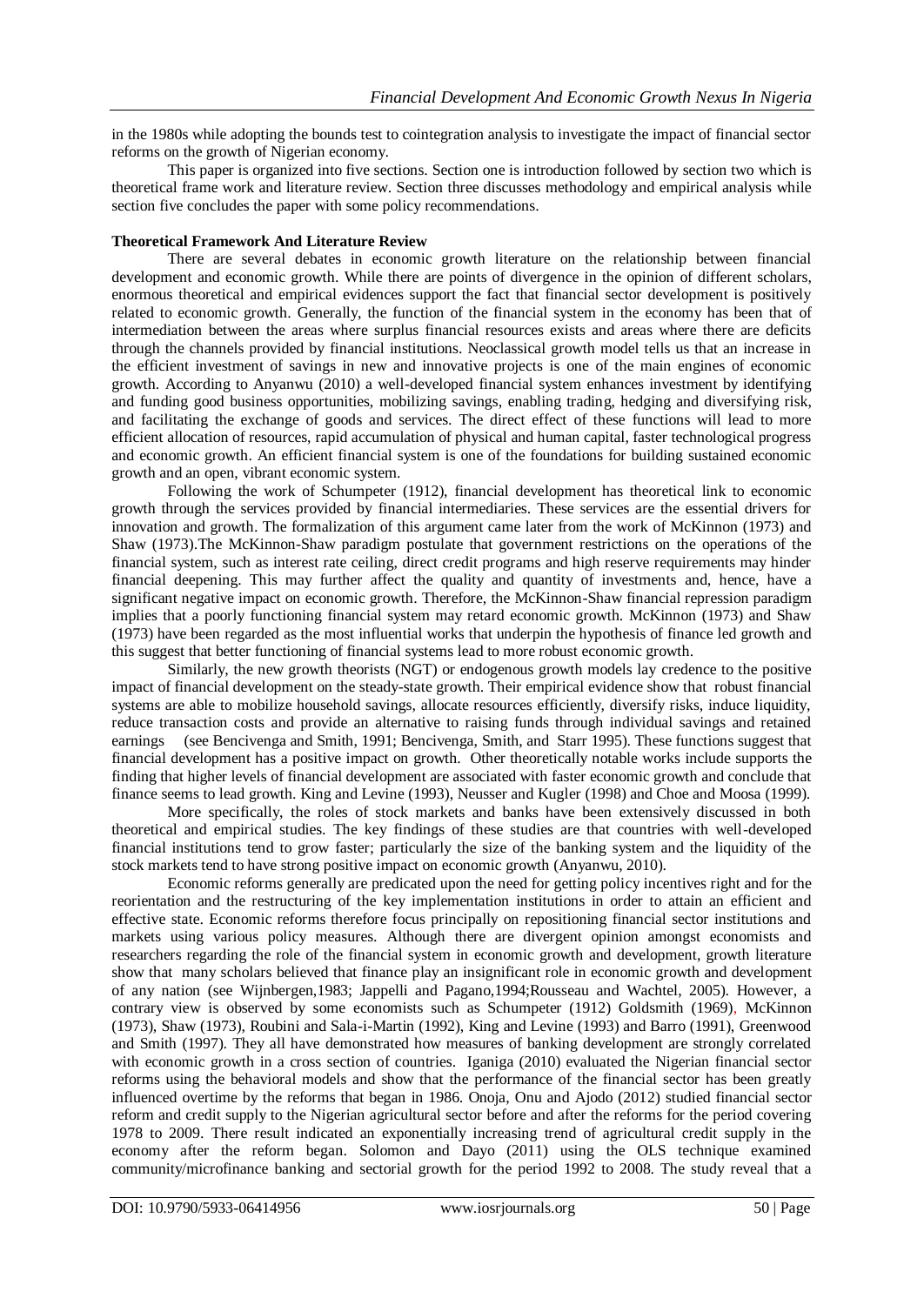sector analysis using OLS show that while loan and advances from micro finance/commercial banks positively influenced output of manufacturing, building and construction and mining and quarrying sectors, the same could not be established for the agricultural sector.

Anyanwu (2010) in an overview of the banking sector reform and the real sector of the Nigeria economy concluded that the priority attention accorded to the real sector through the banking sector reforms is well deserved because it has great potentials to be the engine of growth in Nigeria. Idowu and Babatunde (2011) studied the effect of financial reforms on capital market development of Nigeria over the period of 1986 to 2010 using the OLS and the Chow- breaking point test to assess the impact of the capital market reform introduced in 1995. The findings revealed that the reform of 1995 impacted significantly on the capital market development of Nigeria. Oke and Adeusi (2012) examination of the impact of capital market reforms on economic growth using the OLS method show that the capital market reforms impact positively on economic growth in Nigeria. Mike and Lawal (2012) studied financial sector reforms and the growth of small and medium scale enterprises in Nigeria and accept that financial sector reforms have positive impact on the growth of SMEs in Nigeria.

The different literatures on the relationship between financial sector reform and economic growth have divergent views. Some believe that both are positively correlated while some have contrary opinion that financial developments have insignificant relationship with economic growth. Most of these research works where post SAP reform studies while some where pre SAP reform studies and this may have been a contributory factor to the divergent views. This paper tries to lock at financial sector development both pre and post SAP in other to find out the extent of the relationship between financial development and economic growth in Nigeria.

### **Financial reforms in Nigeria**

Banking sector regulation in Nigeria predates the structural adjustment program and practically began prior to the passage of the bank ordinance of 1952 after the failure of 21 banks out of 25 banks in existence from 1947. The creation of the Central Bank of Nigeria by the Central Bank Ordinance of 1958 further strengthened the bank regulatory structure of Nigeria. The 1960s and 1970s saw more financial institutions being created and a greater role of the Nigerian government in owning and regulation of banks in Nigeria. The Indigenous Enterprises Promotion Decrees of 1972 and 1977 set a policy of government ownership of significant portions of the economy. As a result, the Nigerian government took ownership of 60% of the equity in expatriate banks operating in Nigeria, including First Bank, Union Bank, and United Bank of Africa. Even though private ownership of banks began after 1979, government owned banks still dominated the Nigerian banking industry with federal government leading in the ownership until the introduction of the Structural Adjustment Program.

Part of the condition for obtaining the IMF loan was based on economic liberalization which involves deregulation and privatization of the banking sub-sector. This effectively decreased government ownership of banks and further eased bank licensing requirement which led to more private ownership of banks. As a result, the number of banks increased from 40 banks to 120 banks between 1985 and 1992 (Duncan, 2012). In 1988, the Nigerian Deposit Insurance Corporation was created to offer deposit insurance to depositors in situations of bank failure. Later in 1991, the Bank and Other Financial Institutions Decree was enacted and this decree brought the supervision and regulation of all financial institutions (bank and non-bank) under the Central Bank of Nigeria. Prior to this time, supervision of non-banks was shared between CBN and the Ministry of Finance. By 1992 government divested itself from the seven banks where it had 60% equity holding in line with the new private sector – driven development and privatization. It was believed a full private – sector owned banks would be more efficiently managed and hence more effective in its operations and performance.

Anyanwu (2010) identified five distinct phases of banking sector reforms in Nigeria. The first occurred between 1986 and 1993. This reform was characterized by the deregulation of the sub-sector which includes the deregulation of the rate of interest both on loans and on deposits. Banks became free to charge whatever rates of interest they desired on their different products based on the forces of demand and supply for them and to allow private sector participation. With this the sector was dominated by banks which emerged from the indigenization policy of the 1970s that saw the state and federal government owning majority shares. The reform also required that at least 50% of a bank's capital must take the form of core or primary capital, that is, equity plus reserves. In 1990 the equity capital of commercial banks was raised from N20 million to N50 million, while that of the Merchant banks rose from N12 million to N40 million. The 1990 Prudential Guideline directed banks to make adequate provisions for bad and doubtful debt. Banks were required to stop accruing interest on non-performing loans, while interest that had already accrued on such accounts should be discountenanced and not be recognized as income.

The second phase was the re-regulation era of 1993 to 1998 following the deep financial distress. The reforms introduced paying interest on demand deposits otherwise known as current account, the cash reserve ratio which before the reforms had been virtually stagnant was revised, to now begin to work as an indirect instrument of credit control, granting of loans on the strength of foreign exchange held in foreign accounts was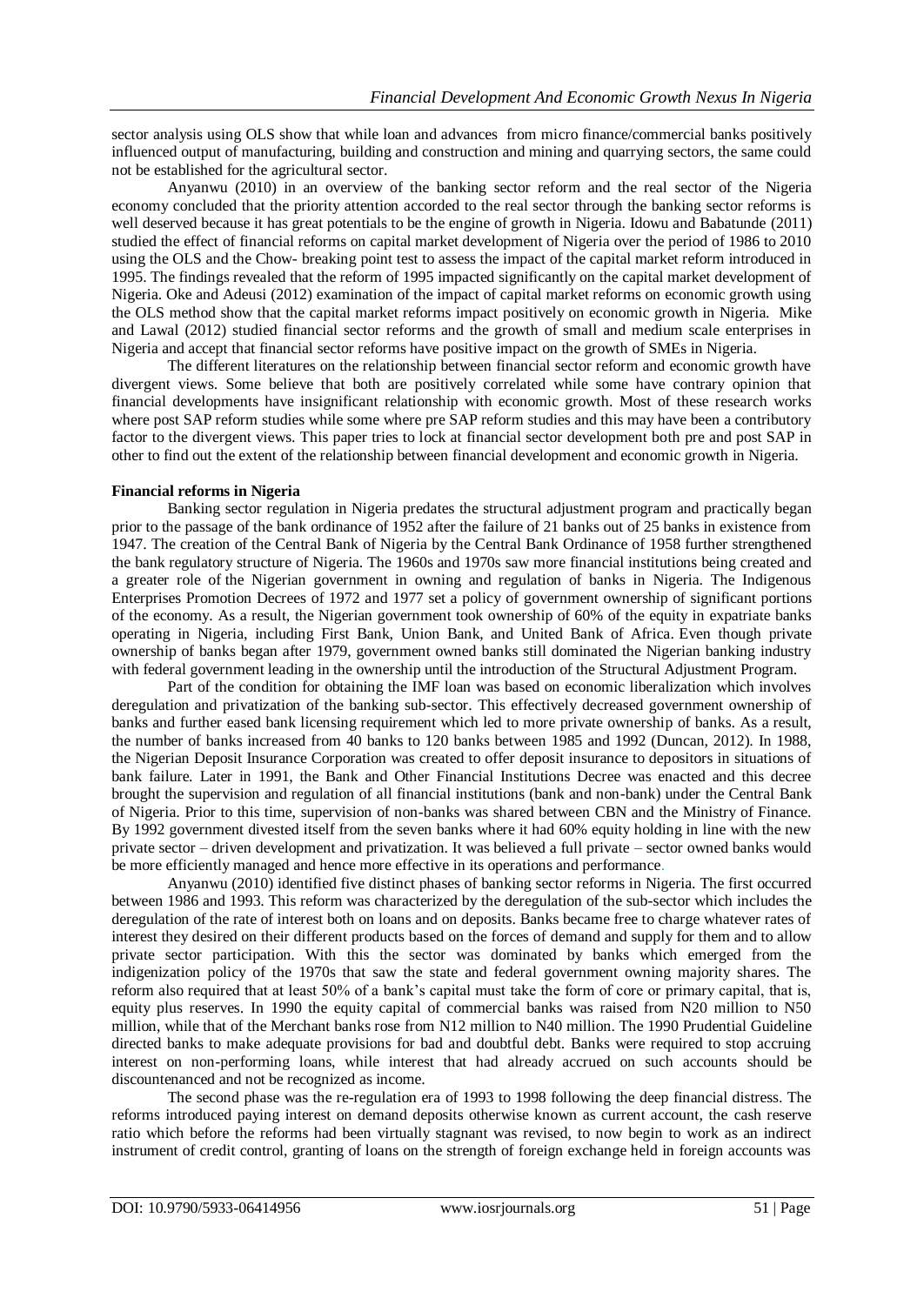prohibited while all government deposits held by the commercial and merchant banks were withdrawn so as to allow the banks function without undue government interference.

The third round of reforms began in 1999 with the return of liberalization and the adoption of the universal banking model including the licensing of foreign owned banks. The fourth phase commenced in 2004 with the banking sector consolidation as a major component and was meant to correct the structural and operational weaknesses that hindered banks from operating efficiently and play the role of financial mobilizers. Following this reform, banks capital base was increased from N2bn in 2002 to N25bn in 2004.

The last and current phase was motivated by the need to address the combined effect of the global financial and economic crises as well as banks huge exposure to oil/gas and marginal loans, which were largely non-performing. This phase is also set to address corporate mis-governance and corruption among operators in the sector. This last phase of reforms therefore seek to substantially improve the banking infrastructure, strengthen the regulatory and the supervisory framework. It also addresses the issue of impaired capital and provision of structured finance through various initiatives so as to provide cheap credit to the real sector and financial accommodation for small and medium scale enterprises.

### **Methodology and empirical analysis**

The data set utilized for this study was sourced from the World Bank Development Indicators (WDI). The data are time series covering the period between 1970 and 2012. The variables for this study include Gross Domestic Product (GDP), Money and quasi money (M2), Net domestic credit, values of Exports and Imports of goods and services. All variables are measured in constant local currency units which is the naira. The choice of variables was based on theoretical connection between financial development and growth in real income (McKinnon, 1973). Similarly, empirical studies show that trade liberalization is known to have a strong and positive correlation with economic growth (Barro, 1991; Sachs and Warner, 1995; Jin, 2000).It is well documented in economic literature that trade and financial liberalization policies improve efficiency in the production process which positively influences economic growth. This notion derives from the fact that countries with more open trade and financial policies tend to grow faster than those with restricted trade and financial policies. Higher degree of openness is expected to have positive impacts on economic growth. Following these theoretical and empirical postulates, output growth is hypothesized to depend on financial development and trade liberalization. The initial model is thus given as

$$
y_t = b_0 + b_1 f d_t + b_2 t l_t + e_t
$$
\n<sup>(1)</sup>

Where

 $y_t = GDP$  is a measure of economic growth  $fd_{t} =$ Financial deepening measured by M2 plus net domestic credit  $tl_{t}$  = Trade liberalization (openness) measured by import and exports.

In order to test the existence of long run equilibrium relationship between economic growth (GDP), financial development and trade liberalization, we utilized the bounds test to cointegration approach based on the Autoregressive Distributed Lag (ARDL) framework as proposed by Pesaran et al (2001). All variables are in their natural logarithm form. The choice of this modeling approach is informed by four major advantages: (1) It can be implemented irrespective of whether the times series are strictly  $I(0)$  and  $I(1)$  or fractionally integrated (2) the model involves single-equation set-up which makes it simple to implement and interpret (3) different variables in the model can be assigned different lag-lengths and (4) it is implementable for time series of short period.

Following the ARDL model (p,q) of equation (1), we formulate the unrestricted error correction model (UECM) as follows:

$$
\Delta y_t = \sum_{j=1}^{p-1} \beta_j \Delta y_{t-j} + \sum_{j=1}^{p-1} \alpha_j \Delta x_{t-j} + \phi [y_{t-1} - \{\beta + \delta_i x_{t-1}\}] + \varepsilon_t
$$
 (2)

Where  $\Delta y_t$  is difference stationary economic growth variable (GDP),  $\Delta x_t$  is a vector of difference stationary explanatory variables (i.e M2, credit, Import and Export),  $\beta$  and  $\alpha$  are short-run coefficients of the determinants of economic growth in our model,  $\delta_i$  represents long-run coefficients of the first lag of the explanatory variables,  $\phi$  is the speed of adjustment to long-run equilibrium relationship and  $\mathcal{E}_t$  is a white noise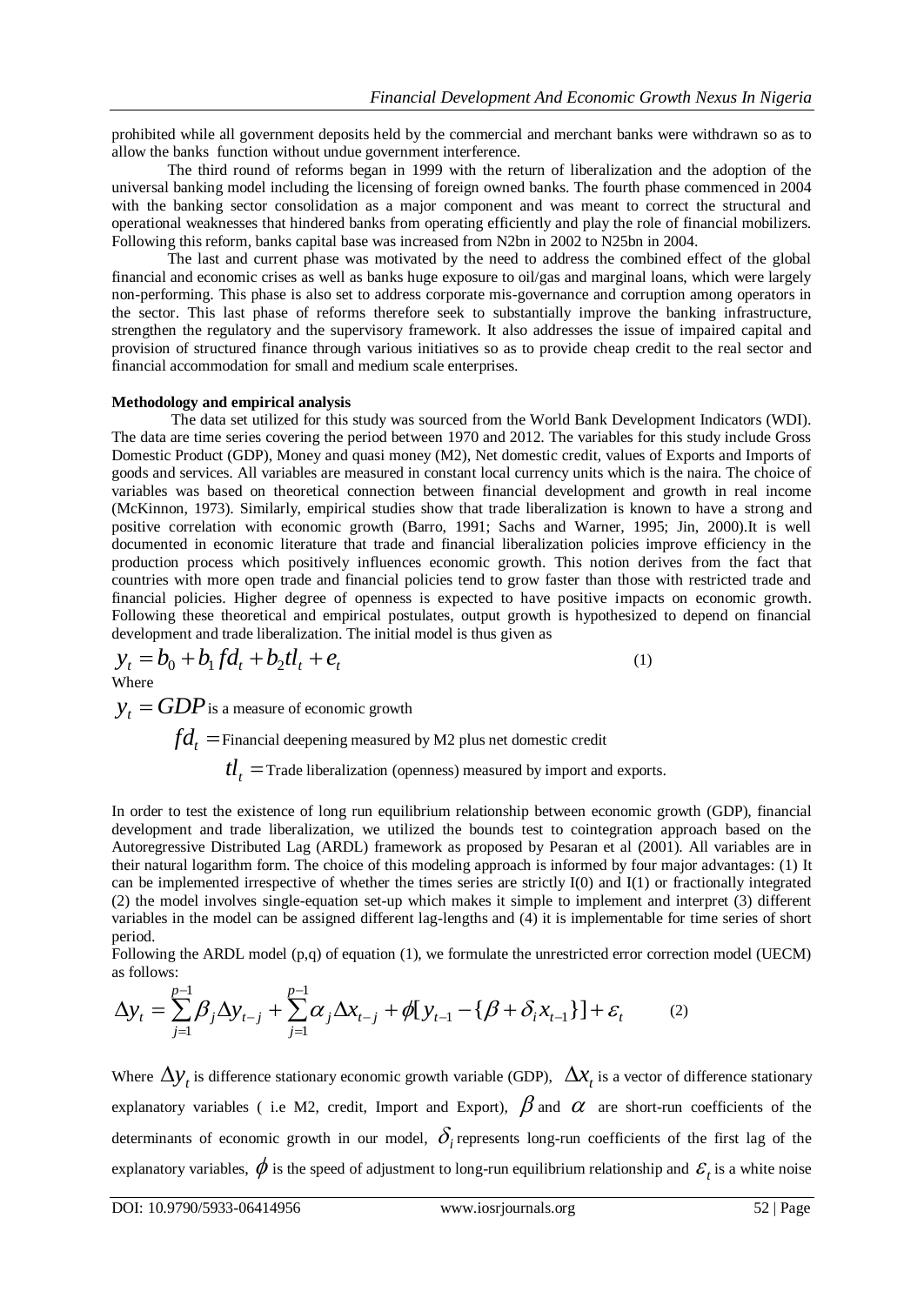error term. We have represented the term in the bracket as the long-run equilibrium relationship which is given as follows:

$$
y_t = \beta + \delta_i x_t + u_t \tag{3}
$$

From equation (3),  $u_t$  is distributed as an I(0) process before cointegration can be concluded. Bounds testing approach to cointegration as proposed by Pesaran et al (2001) is based on the F- statistics or Wald test which is non-standard under the asymptotic distribution. The test is couch under the null hypothesis of no cointegration between the examined variables, irrespective of whether they are distributed as purely I(0) or I(1). To implement the bounds test, the null hypothesis is tested on the UECM of equation (2) based on the joint significance test performed as follows:

$$
H_0: \delta_i = 0 \text{ and } H_0: \delta_i \neq 0
$$

Two sets of critical values were constructed by Pesaran et al (2001) to test at a given level of significance. One set assumes that all the variables are I(0) while the second assumes that they are all I(1). If the calculated Fstatistics exceeds the upper critical bounds value, the null hypothesis of no cointegration is rejected. If the calculated F-statistics lies below the critical bounds value, the null hypothesis of no cointegration is not rejected and if the calculated F-statistics fall between the lower and upper critical bounds value, the test is inconclusive. After the identification of a long-run relationship, the short-run and long-run dynamic model for equation (2) can be estimated from the following ARDL specification

$$
\Delta y_{t} = \gamma_{0} + \sum_{i=1}^{k} \gamma_{1} \Delta y_{t-i} + \sum_{i=0}^{k} \gamma_{2} \Delta M 2_{t-i} + \sum_{i=0}^{k} \gamma_{3} \Delta import_{t-i} + \sum_{i=0}^{k} \gamma_{4} \Delta \exp ort_{t-i} + \sum_{i=0}^{k} \gamma_{5} \Delta credit_{t-i} + ec_{t-1} + \eta_{t}
$$
\n(5)

Where  $\mathcal{C}C_{t-1}$  is the first lag of the stationary residual from long-run equation (3) referred to as the restricted error correction term. Further tests are performed to check the stability of the estimated parameters on the model. Firstly, unit root test was carried out using Augmented Dickey-Fuller (ADF) and Kwiatkowski-Philip-Schmidt-Shin (KPSS) tests to confirm that none of the series are distributed as I(2) stochastic process. The ADF test is based on a null hypothesis of non-stationarity in the series, while the KPSS is based on null hypothesis of stationarity in the series. The result of the tests at level and first difference of the series are presented in Table 1.

Both ADF and KPSS unit root tests indicate that all the series selected for this study are non-stationary at level but are all stationary at their first difference. This means that all the variables are distributed as I(1) and none is I(2) process which indicate that ARDL / Bounds Test can be implemented.

In the estimation of the unrestricted error correction model of equation (2), we selected the maximum lag length of the parsimonious model from general-to-specific method while checking the significance of the model coefficients. The appropriate lag order for this study is ARDL (1,1,1,1,1) from which we obtained the result of the Bounds test as presented in Table 2.

| <b>Table 1. Unit Root Test.</b> |                           |                        |                          |                          |                            |       |       |
|---------------------------------|---------------------------|------------------------|--------------------------|--------------------------|----------------------------|-------|-------|
|                                 | <b>ADF Unit Root Test</b> |                        |                          |                          | <b>KPSS Unit Root Test</b> |       |       |
|                                 |                           | <b>Critical Values</b> |                          |                          | <b>Critical Values</b>     |       |       |
|                                 | Test                      |                        |                          |                          |                            |       |       |
| Variables                       | statistics                | 10%                    | 5%                       | Variables                | <b>Test statistics</b>     | 10%   | 5%    |
| <b>LNCREDIT</b>                 | $-1.001$                  | $-2.59$                | $-2.92$                  | <b>LNCREDIT</b>          | 0.993                      | 0.347 | 0.463 |
| <b>LNGDP</b>                    | $-0.055$                  | $-3.191$               | $-3.521$                 | <b>LNGDP</b>             | 0.657                      | 0.347 | 0.463 |
| <b>LNEXPORT</b>                 | $-0.517$                  | $-2.604$               | $-2.933$                 | <b>LNEXPORT</b>          | 0.824                      | 0.347 | 0.463 |
| <b>LNIMPORT</b>                 | $-0.493$                  | $-2.604$               | $-2.933$                 | <b>LNIMPORT</b>          | 0.811                      | 0.347 | 0.463 |
| LNM <sub>2</sub>                | $-0.475$                  | $-2.606$               | $-2.936$                 | LNM <sub>2</sub>         | 0.826                      | 0.347 | 0.463 |
| <b>DLNCREDIT</b>                | $-6.131$                  | $-2.59$                | $-2.92$                  | <b>DLNCREDIT</b>         | 0.172                      | 0.347 | 0.463 |
| <b>DLNGDP</b>                   | $-5.483$                  | $-2.605$               | $-2.935$                 | <b>DLNGDP</b>            | 0.336                      | 0.347 | 0.463 |
| <b>DLNEXPORT</b>                | $-8.347$                  | $-2.604$               | $-2.933$                 | <b>DLNEXPORT</b>         | 0.062                      | 0.347 | 0.463 |
| <b>DLNIMPORT</b>                | $-5.432$                  | $-2.605$               | $-2.935$                 | <b>DLNIMPORT</b>         | 0.082                      | 0.347 | 0.463 |
| DLNM <sub>2</sub>               | $-4.091$                  | $-2.605$               | $-2.935$                 | DLNM <sub>2</sub>        | 0.059                      | 0.347 | 0.463 |
| Note: LNGDP is trended.         |                           | (D)                    | denote first difference. | * indicates stationarity |                            |       |       |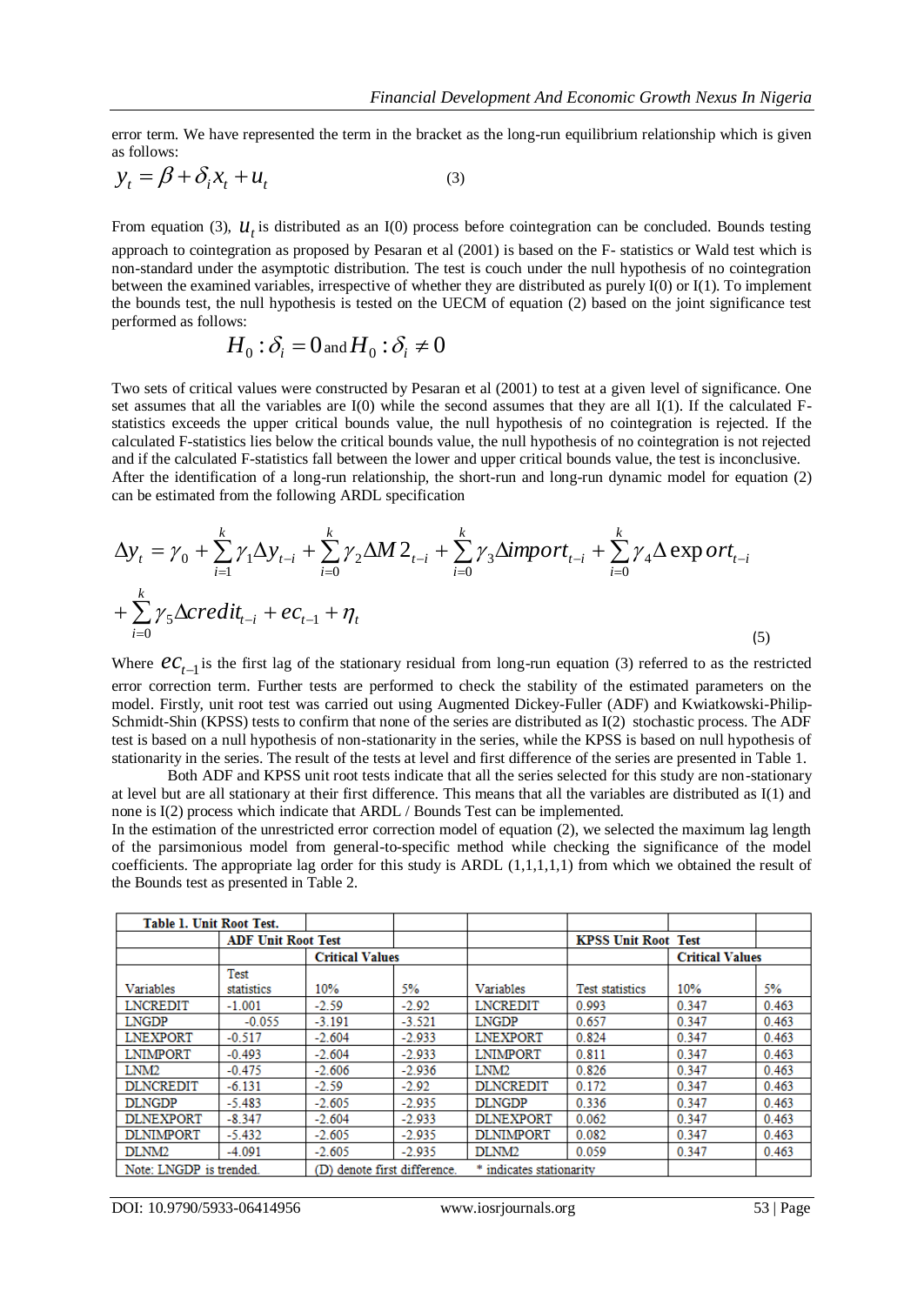| Table 2                                          |                                |               |      |           |
|--------------------------------------------------|--------------------------------|---------------|------|-----------|
| ARDL Bounds Test for                             | cointegration                  |               |      |           |
| Unrestricted Intercept and Unrestricted Trend    |                                |               |      |           |
| F-Statistics                                     | (LNGDP/LNEXPORT.LNIMPORT.LNM2) |               |      | 5.481**** |
|                                                  | <b>Critical Bounds Values</b>  |               |      |           |
| 5%                                               |                                | 10%           |      |           |
| I(0)                                             | I(1)                           | $_{\rm I(0)}$ | I(1) |           |
| 3.03                                             | 4.06                           | 3.47          | 4.57 |           |
| Asymptotic critical bounds value CI case V. k=4. | $*=5\%$ , $**=10\%$            |               |      |           |

Based on lag order of 1, we conclude that the variables in our model are cointegrated. The computed Fstatistics of 5.481 is greater than the upper critical bounds at both 5 and 10 percent levels of significance which implies existence of long-run relationship among the variables. Given the existence of a long-run relationship, we estimate the long-run model of equation (3) from where we extract the restricted error correction model (ECM). The result is presented in Table 3.

| Table 3                   |             |            |             |        |
|---------------------------|-------------|------------|-------------|--------|
| Dependent Variable: LNGDP |             |            |             |        |
| Variables                 | Coefficient | Std. Error | t-Statistic | Prob.  |
| <b>LNCREDIT</b>           | 0.070201    | 0.096449   | 0.727857    | 0.4714 |
| <b>LNEXPORT</b>           | $-0.043531$ | 0.125285   | $-0.347452$ | 0.7303 |
| <b>LNIMPORT</b>           | $-0.046351$ | 0.115009   | $-0.403018$ | 0.6893 |
| LNM <sub>2</sub>          | 0.558569    | 0.151424   | 3.688771    | 0.0007 |
| Intercept                 | 14.99052    | 3.310105   | 4.528716    | 0.0001 |
| R-squared                 | 0.802       | F-Stat     | 29.22152    |        |

The result of the long-run estimate presented in Table 3 indicates that financial development variables are positively related to economic growth in the long-run while the trade liberalization variable are negatively related to economic growth in the long-run. Among the financial development variables in our study, financial depth variable proxied by M2 has a larger and significant impact on GDP that net domestic credit. However, this result supports the prediction that financial policies have positive impact on the real GDP. This further support the evidence that financial liberalization policies enhance economic growth against a growth-induced financial liberalization.(McKinnon and Shaw, 1973; King and Levine, 1993). The trade liberalization variables have negative and insignificant impact of real GDP in the long-run. This might be an indication of non-competitve nature of domestic non-oil products in the international market. The residual from the long-run equation (3) is distributed as I(0) and therefore stationary at level. For brevity, we omitted the table of the unit root result on the residual. To find the short-run dynamic equilibrium relationship of equation (5), we estimate the error correction model (ECM) and the result is presented in Table 4.

| Table 4                   |                  |                    |             |             |
|---------------------------|------------------|--------------------|-------------|-------------|
| Dependent Variable: LNGDP |                  |                    |             |             |
| Variables                 | Coefficient      | Std. Error         | t-Statistic | Prob.       |
| $DLNGDP(-1)$              | 0.386561         | 0.14873            | 2.599076    | 0.014       |
| $DLNEXP(-1)$              | 0.064162         | 0.039131           | 1.639681    | 0.1109      |
| $DLNIMP(-1)$              | $-0.015118$      | 0.041541           | $-0.363935$ | 0.7183      |
| $DLNM2(-1)$               | $-0.146768$      | 0.098842           | $-1.484875$ | 0.1474      |
| DLNCRD(-1)                | 0.054453         | 0.039641           | 1.373655    | 0.1791      |
| $ECM(-1)$                 | $-0.53706$       | 0.169392           | $-3.170516$ | 0.0033      |
| C                         | 0.03073          | 0.020179           | 1.522918    | 0.1376      |
| R-squared                 | 0.382756         | AIC                |             | $-2.594995$ |
| Adj R-squared             | 0.267022         | <b>SBC</b>         |             | $-2.296407$ |
| F-stat                    | 3.307219         | HOC                |             | $-2.487865$ |
| Prob(F-statistic)         | 0.012008         | D.W Stat           |             | 1.87855     |
|                           | <b>Short run</b> | <b>Diagnostics</b> |             |             |
| Auto                      | 4.3277[0.114]    | Heter              | 4.932[0.84] |             |

From Table 4, the estimated ECM term is negatively signed and statistically significant at all conventional levels. This further confirms that the variables are cointegrated. Short-run equilibrium errors are corrected up to 53 percent annually. Nearly half of previous year`s disequilibria as a result of shock adjust back to long-run equilibrium in the current year.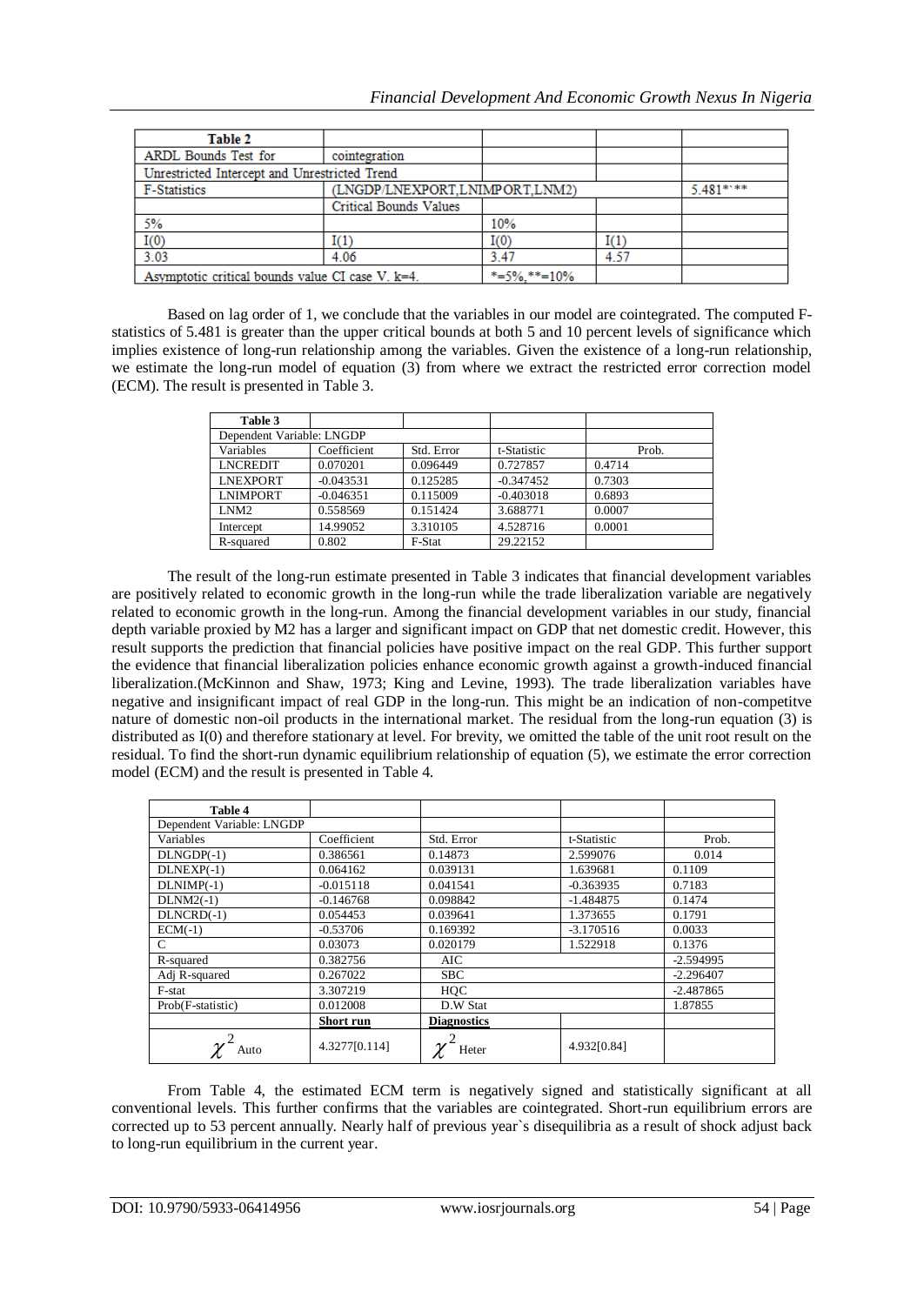Based on the selected ARDL model, M2 as measure of financial depth in the economy is a long-run phenomenon as it does not have positive and significant impact on economic growth in the short-run.

Similarly, domestic credit is insignificant in the short-run which indicate dearth of investible funds in the economy. This implies that financial development policy shocks influence economic growth in the long-run and not in the short-run. There is similar result for trade liberalization variables in the short-run as observed in the long-run model. Both export and import are insignificantly related to economic growth.

In order to check the stability of our chosen model for the selected period, we performed the CUSUM and CUSUM of Squares stability test as shown in Figures 1 and 2.



At 5 percent level of significance, the CUSUM and CUSUMSQ test statistics lies within the critical bounds which confirms that the coefficients of the estimated model is stable over time.

### **II. Conclusion And Policy Recommendations**

The study assessed the impact of financial development on economic growth in Nigeria. The Autoregressive Distributed Lag bounds testing approach to cointegration was adopted for this study. The empirical result reveals that financial development and economic growth are highly related in the long-run while trade liberalization variables exerted negative impact on economic growth in the long-run. This result supports the finance-growth nexus of McKinnon-Shaw hypothesis. The trade liberalization variables are found to be negative and insignificantly impact real GDP in the long-run which indicate non-competitve nature of domestic non-oil products in the international market. In the short-run, domestic credit is insignificant which indicate dearth of investible funds in the economy. Overall, the financial development policy influence economic growth in the long-run and not in the short-run while trade liberalization policies has not been robust enough to impact on economic growth both at long-run and short-run. The feedback coefficient in the ECM model indicate high rate of adjustment to equilibrium while the model has been stable over the study period.